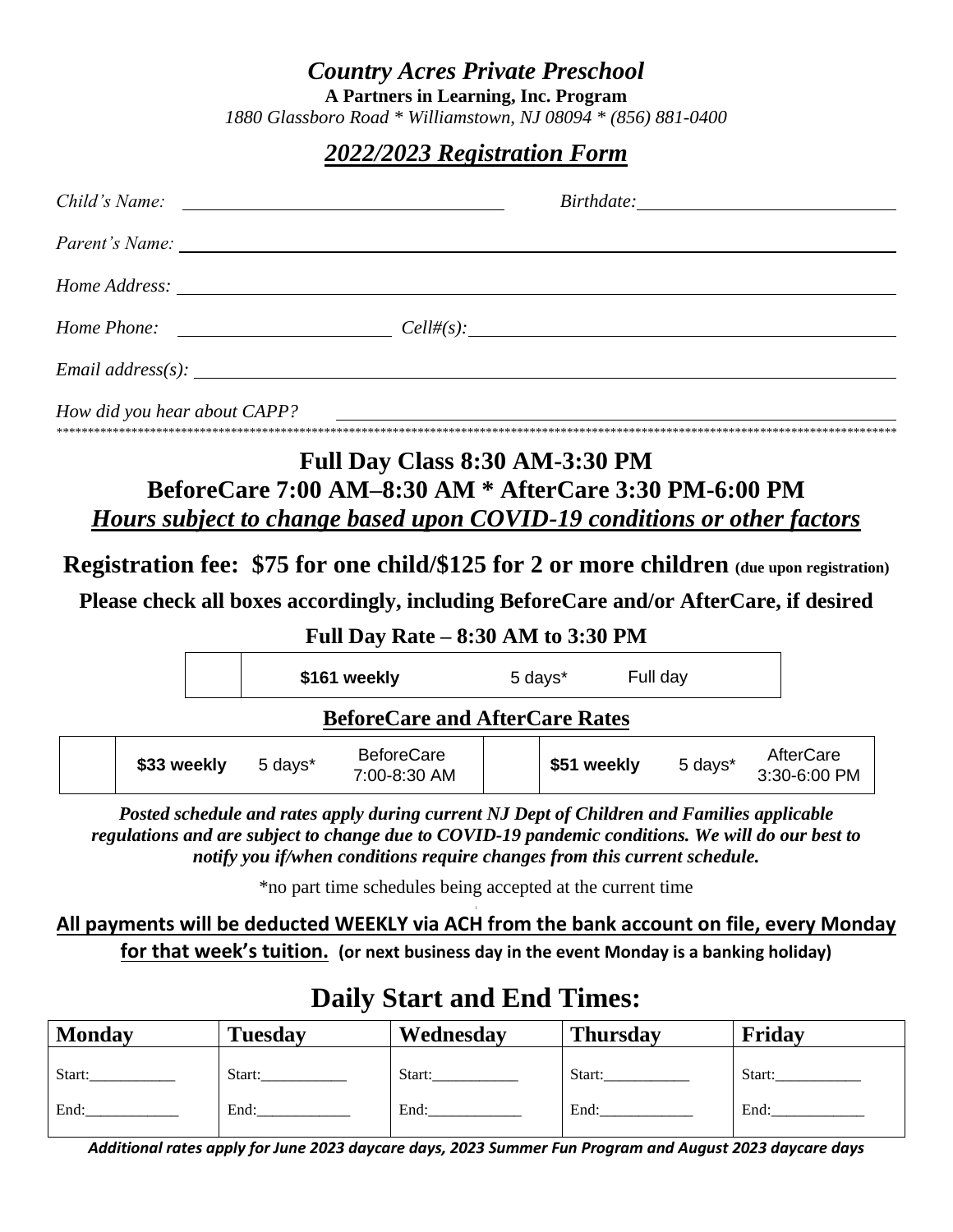#### **TUITION PAYMENT OPTIONS / DIRECT PAYMENT AUTHORIZATION**

I authorize Partners in Learning, Inc. (PIL) to initiate electronic debit entries to my:

(check one) Checking Account\* Savings Account

for payment of tuition for at Country Acres.

I authorize PIL to initiate ACH debits from the bank account provided below for all tuition payments.

I understand that the deduction will be taken every Monday, (or the next business day in the event Monday is a banking holiday), beginning 9/6/22 through the end of the 2022/2023 school year, as long as my child is enrolled.

In order to hold a classroom spot, payments will be deducted weekly regardless of absences, school holidays, Inservice days, weather-related closings, COVID-19 related closings, etc.

These authorizations will remain in full force and effective until PIL has received written notification from me of the termination of my child's enrollment. A 2-week notice is required for any changes in schedule or withdrawal from the program. NO REFUNDS or PRO-RATED TUITION ADJUSTMENTS with early withdrawal.

I acknowledge that the origination of ACH transactions to my account must comply with the provisions of U.S. law. This authority will remain in effect until I have canceled it in writing.

I agree to notify PIL immediately regarding any change to my bank account information.

I understand that if funds are not available at the scheduled time of withdraw, a \$10 late fee will apply as well as a \$20 non-sufficient funds fee-per occurrence. These amounts will be charged to my account and added to my next regularly scheduled tuition payment.

I understand that if my child's schedule changes resulting in a revised tuition amount, my scheduled withdrawal amount will change to reflect the change in tuition. PIL will notify you in advance of any change.

| Name of Child:    |       |
|-------------------|-------|
| Parent Signature: | Date: |

**Print Name/Email address:** 

I acknowledge that the origination of ACH transactions to my account must comply with the provisions of U.S. law. This authority will remain in effect until I have cancelled it in writing. I agree to notify PIL immediately regarding any change to my bank account information. I understand that if funds are not available at the scheduled time of withdraw, a \$10 late fee will apply as well as a \$20 non-sufficient funds fee-per occurrence. These amounts will be charged to my account and added to my next regularly-scheduled tuition payment. I understand that if my child's schedule changes resulting in a revised tuition amount, my scheduled withdrawal amount will change to reflect the change in tuition. PIL will notify you of the change in advance before the withdrawal is processed.

| <b>SIGNATURE</b><br><u> 1980 - Johann Stoff, deutscher Stoff, der Stoff, der Stoff, der Stoff, der Stoff, der Stoff, der Stoff, der S</u> | <b>DATE</b>                                                                                                                                                                                                                    |
|-------------------------------------------------------------------------------------------------------------------------------------------|--------------------------------------------------------------------------------------------------------------------------------------------------------------------------------------------------------------------------------|
|                                                                                                                                           |                                                                                                                                                                                                                                |
|                                                                                                                                           | ACCOUNT NUMBER AT FINANCIAL INSTITUTION [100] [100] [100] [100] [100] [100] [100] [100] [100] [100] [100] [100] [100] [100] [100] [100] [100] [100] [100] [100] [100] [100] [100] [100] [100] [100] [100] [100] [100] [100] [1 |
|                                                                                                                                           |                                                                                                                                                                                                                                |
|                                                                                                                                           |                                                                                                                                                                                                                                |
|                                                                                                                                           |                                                                                                                                                                                                                                |

**\*for checking accounts, please attach a voided check** – if voided check is not attached, upon initial setup of your account please note that we may make a small (few cents) deposit to your account to verify the accuracy of the bank account information before the initial debit of tuition from your account.